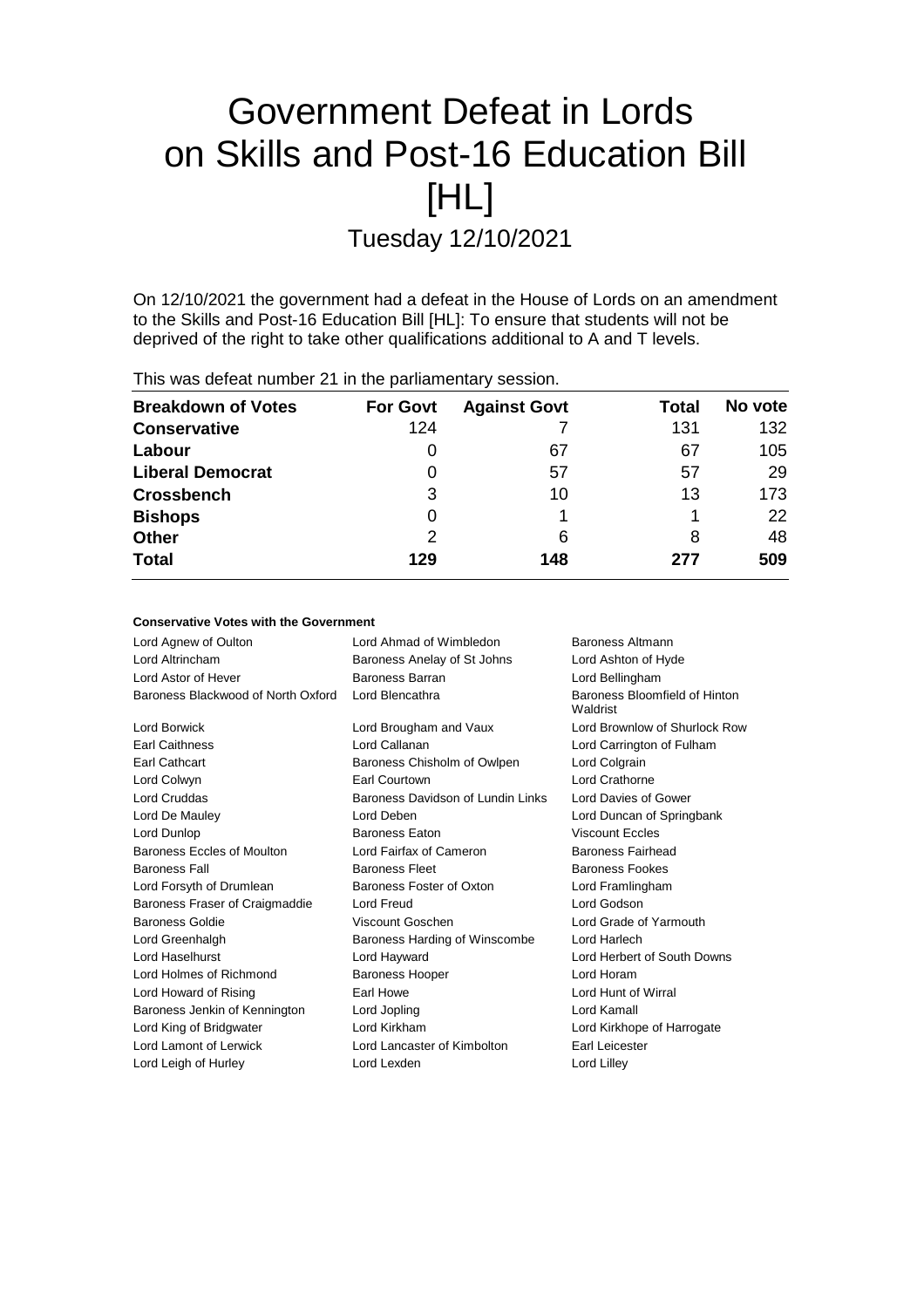Baroness Williams of Trafford Baroness Wyld Lord Young of Cookham Viscount Younger of Leckie

Earl Lindsay Lord Mackay of Clashfern Baroness Manzoor Baroness McGregor-Smith Lord McInnes of Kilwinning Lord McLoughlin Baroness Meyer **Baroness Mobarik** Baroness Mobarik **Duke of Montrose** Baroness Morgan of Cotes **Baroness Morris of Bolton** Lord Moylan Baroness Neville-Rolfe **Baroness Noakes** Lord Norton of Louth Lord Parkinson of Whitley Bay Baroness Pidding Correst Cord Polak Lord Popat **Lord Corporation Corporation** Lord Porter of Spalding **Lord Randall of Uxbridge** Lord Reay **Baroness Redfern** Lord Risby Lord Risby<br>
Lord Robathan **Baroness Sanderson of Welton** Lord Sandl Baroness Sanderson of Welton Lord Sandhurst Baroness Sater **Baroness Scott of Bybrook** Baroness Seccombe Lord Selkirk of Douglas Lord Sharpe of Epsom Lord Sheikh Lord Shinkwin Earl Shrewsbury Lord Smith of Hindhead Baroness Stedman-Scott Lord Stewart of Dirleton Baroness Stroud Baroness Sugg Lord Taylor of Holbeach Viscount Trenchard Lord True **Lord Vaizey of Didcot** Baroness Vere of Norbiton Baroness Verma **Lord Wei** Lord Wei **Lord Wharton of Yarm** 

#### **Conservative Votes against the Government**

Lord Willetts

Lord Baker of Dorking Lord Clarke of Nottingham Lord Cormack Lord Howard of Lympne Lord Lucas Lord Marlesford

#### **Labour Votes with the Government**

#### **Labour Votes against the Government**

Lord Bach Lord Bassam of Brighton Lord Berkeley Baroness Blake of Leeds **Baroness Blower Baroness Blower** Lord Blunkett Lord Browne of Ladyton Baroness Bryan of Partick Lord Campbell-Savours Lord Carter of Coles **Baroness Chapman of Darlington** Lord Coaker Baroness Cohen of Pimlico **Lord Collins of Highbury** Baroness Corston Baroness Donaghy **Baroness Drake** Lord Dubs Lord Elder **Lord Falconer of Thoroton** Baroness Gale Lord Glasman **Baroness Golding Baroness Golding Lord Grantchester** Lord Grocott Lord Harris of Haringey Baroness Hayman of Ullock Baroness Hayter of Kentish Town Baroness Healy of Primrose Hill Baroness Henig Lord Hollick Lord Howarth of Newport Baroness Jones of Whitchurch Lord Kennedy of Southwark Baroness Lawrence of Clarendon Lord Layard Lord Levy **Lord Liddle Lord Liddle Baroness Lister of Burtersett** Baroness McDonagh Baroness McIntosh of Hudnall Lord McNicol of West Kilbride Baroness Merron **Baroness Morris Contains Accord Morgan** Baroness Morris of Yardley Baroness Nye **Baroness Osamor** Baroness Osamor **Lord Ponsonby of Shulbrede** Baroness Primarolo **Baroness Prosser** Baroness Prosser Baroness Royall of Blaisdon Baroness Sherlock Baroness Smith of Basildon Lord Snape Viscount Stansgate **Baroness Taylor of Bolton** Baroness Thornton Lord Touhig Lord Watson of Invergowrie Lord Watts Baroness Wheeler **Baroness Whitaker** Baroness Whitaker **Baroness Wilcox of Newport** Baroness Young of Old Scone

Lord Adonis Lord Anderson of Swansea Baroness Andrews

#### **Liberal Democrat Votes with the Government**

### **Liberal Democrat Votes against the Government**

Lord Addington Lord Alderdice Lord Allan of Hallam Baroness Bakewell of Hardington Mandeville

Baroness Barker Baroness Bonham-Carter of Yarnbury